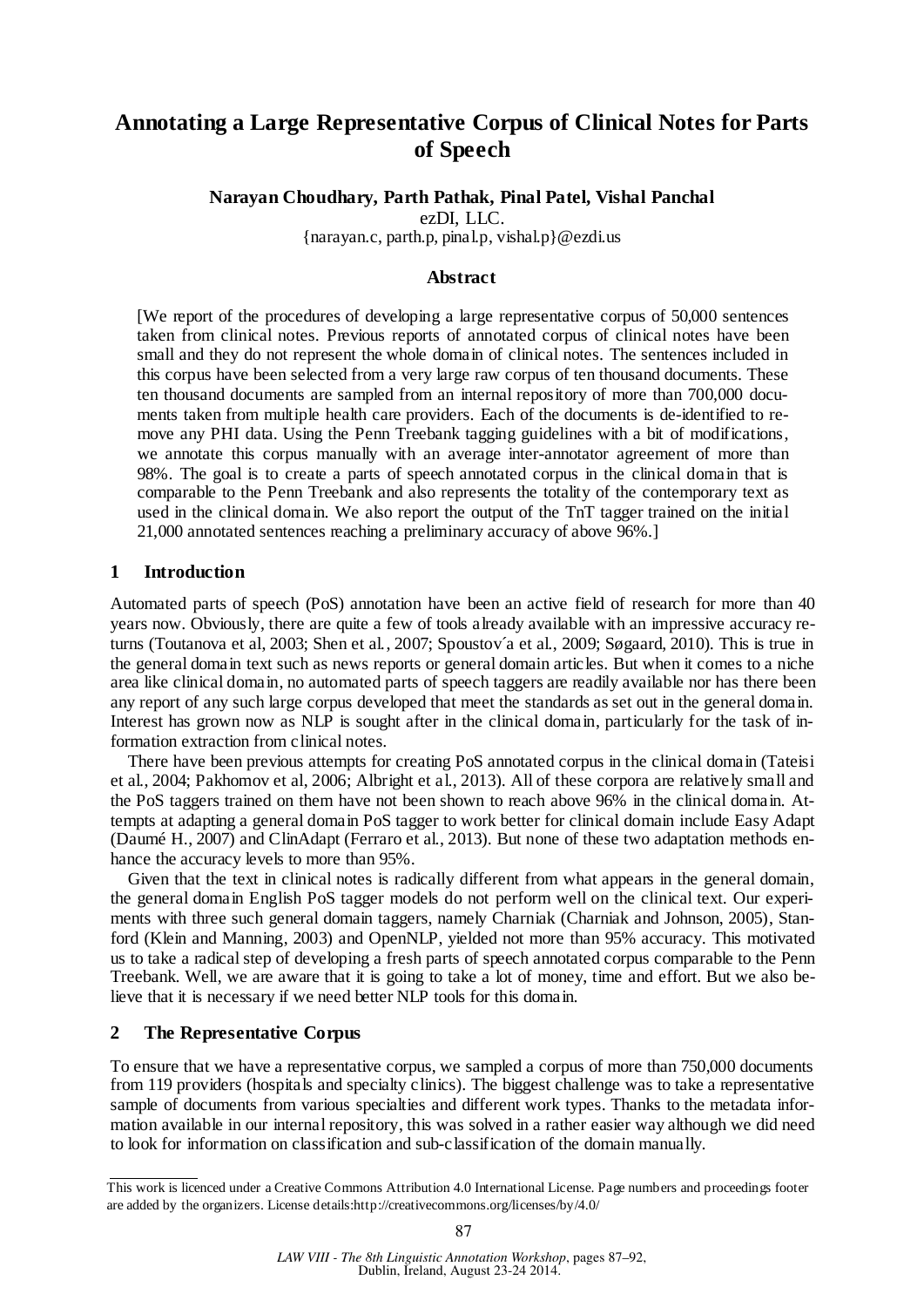#### **2.1 Sampling Task**

Out of these 750,000 documents, we selected only ten hospitals for document sampling as they were large providers with a greater number of note count and provided a diversity of the specialty doctors/providers dictating the clinical notes. These ten hospitals amounted to a total of 237,110 documents written by 508 doctors of roughly 97 clinical specialties. A summary of this is given in Appendix A.

#### **2.2 Sentence Clustering**

We have used 237,110 documents for the process of selecting the sample sentences undergoing the PoS annotation. All of these documents were classified into different categories based on their work types (operative notes, admission notes, discharge summaries etc.), service line (cardiology, oncology, medicine, ambulatory etc.), section headers (History of Present Illness, Chief Complaints, Physical Examination, Laboratory Data etc.). Based on this classification, we have selected a sample of 10,000 documents fairly representing the 237,110 documents selected in the first phase.

These 10,000 documents were parsed using the Charniak's full syntactic parser (Charniak & Johnson, 2005). After some modifications, the Charniak parser on clinical data gives an accuracy of about 95% at the PoS level. A graph based string similarity algorithm was used to find similar sentences from these 10,000 documents. A summary of what it yielded is as follows:

Total Number of Sentences: 704,271

Total Number of Unique Sentences: 365,518

Total Number of Unique Patterns: 234,909

The unique patterns were clustered together using a hierarchical clustering algorithm. Patterns were grouped together by calculating the Euclidean distance with a threshold similarity of 80 or more. Following this method, we got a total of 3,768 patterns that represented all of the unique patterns. We call them pattern heads.

By giving a proportional weightage to each of these pattern heads as per their occurrence in the unique patterns, we derived a total of 56,632 sentences. While no two sentences selected are same, about 41% of the patterns in the sample corpus have a frequency of more than 1.

Appendix B shows example pairs of sentences having the same tag pattern and Appendix C shows example pairs of sentences having similar pattern.

The final selected candidate sentences also contained quite a few junk sentences (which came of course from the clinical notes themselves) or some very frequent smaller patterns (e.g. date patterns), we manually removed them to get a total of 49,278 sentences with a total word count of 491,690 and an average per sentence word count of 9.97. The greatest number of token for a sentence was found to be 221 in the sampled corpus (while the same in the original, actual corpus is 395).

## **3 Annotation Method**

As against the common practice of semi-automatic method of annotating text, we purposely chose to annotate the text from scratch. It has been reported that tools do affect the decisions of the annotators (Marcus et al., 1993). We asked the annotators to use simple notepad and for each of the tokens they had to key in the appropriate PoS label. Tokenization and sentence boundary detection were automatically done before it went to the annotators.

As against the common practice of engaging annotators with a medical background and training them into linguistic annotation (Pakhomov et al., 2006; Fan et al., 2011), we purposely chose to engage linguists and train them into medical language. The annotators were all graduate level researchers in linguistics and had a deep knowledge of theoretical syntax. As next step in linguistics analysis after PoS tagging is syntactic parsing or chunking, the linguists were also motivated to learn about the goals of this task i.e. we informed them about our interests in developing a chunker and a parser afterwards. This information helps the annotators to think in terms of making syntactic tree while assigning a PoS tag. For example, there is always confusion among the tag pairs IN/RP, VBN/JJ and so on. But if one can try drawing a syntactic tree, the confusion gets cleared. While training annotators with medical background in linguistics for the task of PoS tagging may seem rather easy, the same cannot be said for syntactic tree formation. Besides, the linguists always had the choice of consulting medical experts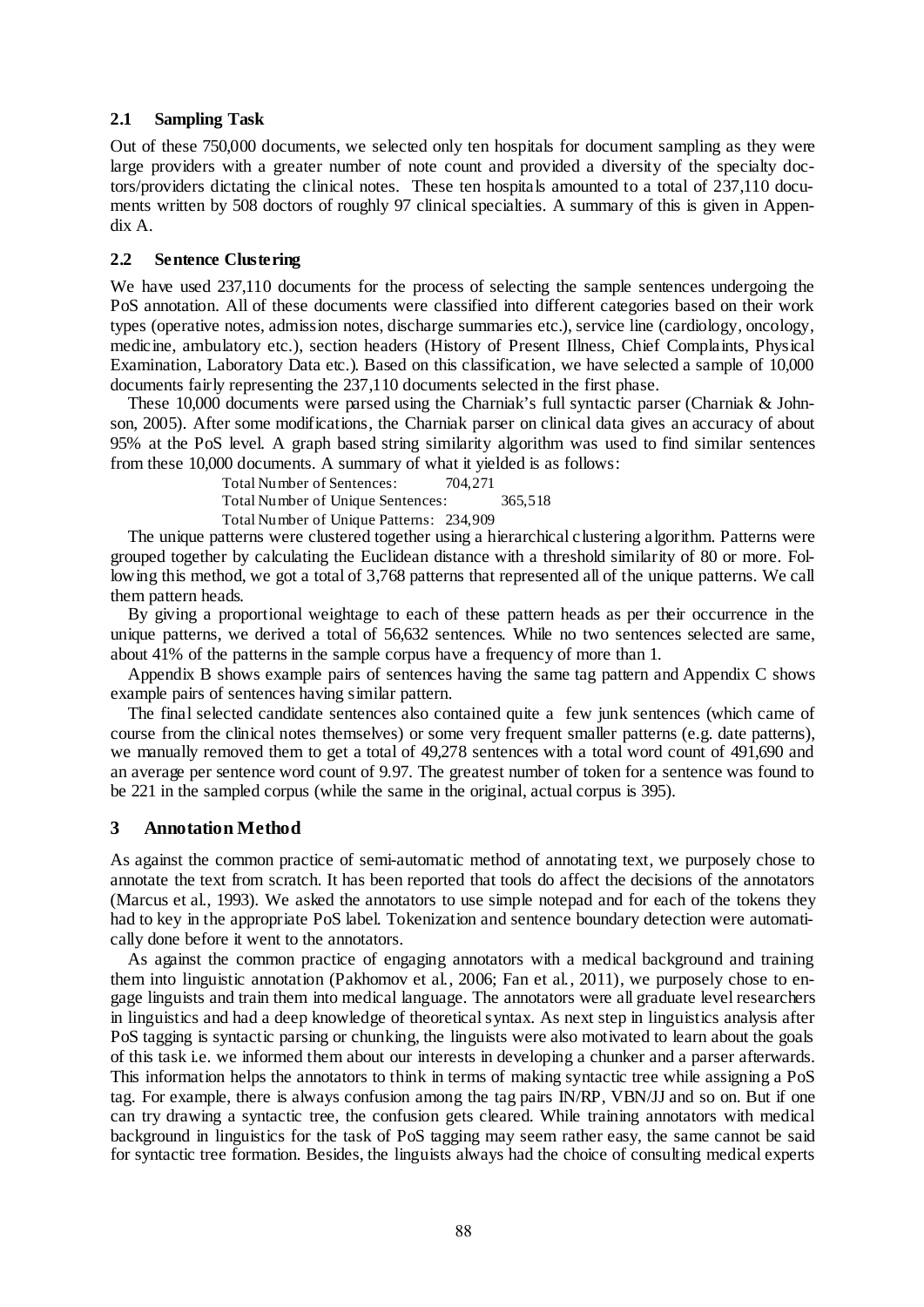(medical coders, medical transcriptionists with more than 5 years of experience) in case any phrase had to be explained in terms of its meaning.

Training sessions were held for linguists for first 15 days during which differences were brought to fore and a consensus was reached. This period was strictly for training purposes and text annotated during this period was validated more than thrice before getting included in the final corpus. After this training period, an inter-annotator agreement round was run with 10,000 sentences distributed to four annotators in turn. Each file was annotated by at least two annotators. The differences were then compared and arbitrated by a third annotator who discussed the conflicting cases with the initial annotators and brought a consensus among them.

Inter-annotator agreement at the start of this phase was 93% to 95%. This after a month increased to a consistent 97% to 100%. We are at the end of this phase and the accuracy is consistently close to 99%. Also of note is the fact that apart from the initial 5 days of face-to-face training session, the annotators never sit together and they work remotely from the convenience of their location and have a flexible time. We also ensured that they do not work long hours at a stretch doing this job as we know that this is a tedious job and cannot be done in a hurry. For a full-time annotator, the target goal was annotation of 1600 word per day (8 hours) and for the part-time annotators, it was half of that. They were always encouraged to come up with any issues for a weekly discussion on the conflicting or confusing cases.

For the later phases of annotation process, it is ensured that each annotation is validated by at least one other annotator. If disagreements arise, arbitration is done by involving a third annotator following a discussion.

As the text might contain tokenization errors, sentence boundary detection errors and other grammatical or typographical mistakes, the annotators are asked to document them in a separate spreadsheet. The sentences themselves are sacrosanct to the annotators and they can at the most make changes in separating the hyphenated words if they are not properly hyphenated by the tokenizer and document this change.

#### **4 Annotation Guideline**

Barring a couple of new tags, the annotation guideline largely follows the Penn Treebank PoS annotation guidelines (Santorini, B., 1990) and takes inputs from various other guidelines such as the Penn Treebank II parsing guidelines (Bies et al., 1995) and MiPACQ guidelines (Warner et al., 2012). A new tag that we have added on top of the Penn tagset looks for marking a difference between the expletive "it" and the pronominal "it" as it helps in tasks like anaphora resolution. The new tag for the expletive use of 'it' is given as "EXP". The tagset contains a total of 41 tags. The other four tags are HYPH, AFX, GW and XX. These tags are well described in the MiPACQ guideline.

As we have also seen the PoS labels given to the Penn Treebank data, we find that we are differing in assigning the tag to some of the words. For example, for the temporal expressions like "today", "yesterday" and "tomorrow", the tag in Penn corpus is invariably NN while we make a difference in their adverbial use and nominal use and assign the tag accordingly as "RB" or "NN".

#### **5 Initial Training Results**

After 4 months of annotation, we achieved a total of 21 thousand sentences annotated. For an experimental run, we trained a tagger to test how far we can go with this data. We implemented a modified version of the TnT (Trigram and Tag) (Brants, 2000) algorithm to train a PoS tagger. This tagger was given an input of 17,586 sentences containing a total of 158,330 words and was tested against 3,924 sentences containing a total of 38,143 words.

Without giving any extra features apart from the ones mentioned in Brants, we got a total of 2,621 sentences and 36,234 words annotated correctly. That is the TnT out-of-the-box accuracy was 95.00% as against the Charniak out-of-the-box accuracy of 91.36%.

We also compared the same test data against the Charniak parser (without the resource of tag dictionary and the rules). We find that the current tagger was actually performing better. Results improved by 0.33% if we modified the algorithm to handle unknown words using suffixes from the medical domain. These suffixes were collected specifically from the medical domain and were such for which a single tag could be given.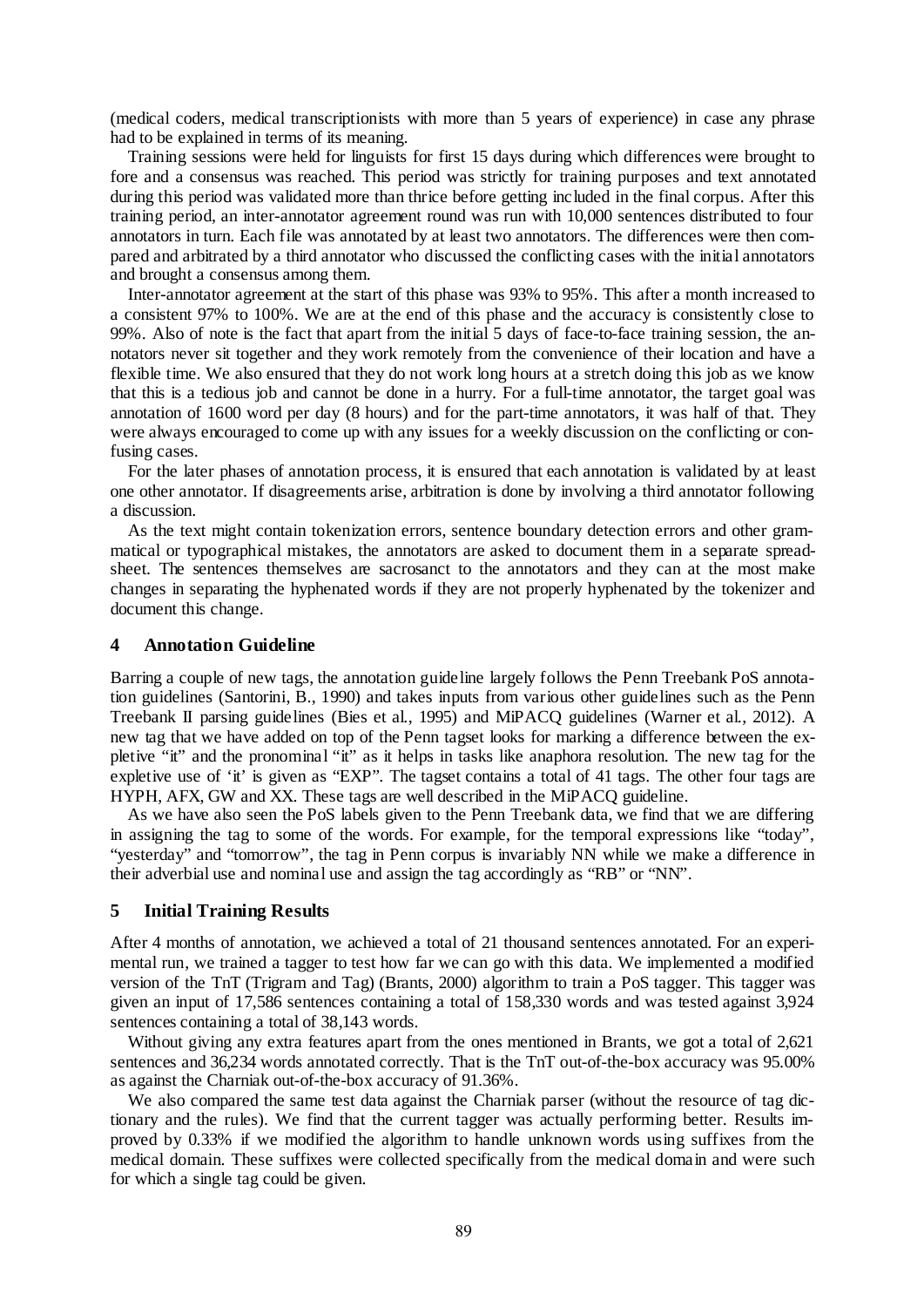We also experimented with another method for improvements. This included using a dictionary of unambiguous words (words having single tags invariably, for adjectives and verbs only) and resetting the emission probability to 1 for them. These two improvement techniques combined enhanced the results by 1.24% to push the accuracy to 96.24%.

Given that a fraction of our corpus is giving us 95% accuracy which is at par with or better than reported anywhere else for PoS tagging task in the domain of clinical NLP, we believe that the results should only improve once we increase the training data and apply the improvement techniques available in the book.

#### **6 Conclusion**

There is a paucity of good and large enough annotated corpus in the domain of clinical NLP. The existing corpora are small although extensive analysis has been done on them. Our effort through this project is to fill the gap of having a large corpus comparable to the Penn Treebank.

In this paper we described an ongoing effort to create a sample corpus of clinical notes across most of the sub-domains and including all the different types of linguistic styles in this domain. We have also used a novel method for creation of a representative corpus which can be said to represent the whole of the clinical text in current practice across providers within United States.

As compared to semi-automated methods of annotation practiced even in big corpus like the Penn Treebank, we are following a fully manual process of annotation where the annotators are only given contextual information and no other help or props are provided apart from the guidelines to fasten the annotation process. We obtain an inter-annotator agreement of 98.93 and we believe that this is the best approach to go for this task.

Using the basic TnT algorithm we also train a tagger using 30% of our data (17,500 sentences) annotated in the initial 3 months of the project and achieve a baseline accuracy of 95%. We expect that our accuracy should improve to more than 98% once we train the same algorithm on all the 50,000 annotated sentences.

After the completion of the project, we may release this corpus for research use.

#### **Acknowledgements**

We acknowledge the contribution of the linguists at JNU, New Delhi namely, Oinam Nganthoibi, Gayetri Thakur, Shiladitya Bhattacharya and Srishti Singh. Thanks also to Suhas Nair and Hiral Dawe for their help in making us understand the nuances of the clinical text. We would also like to thank Prof. Pushpak Bhattacharya and Dr. Girish Nath Jha for their advice.

#### **References**

- Ann Bies, Mark Ferguson, Karen Katz, Robert MacIntyre, Victoria Tredinnick, Grace Kim, Mary Ann, Marcinkiewicz and Britta Schasberger. 1995. *Bracketing Guidelines for Treebank II Style Penn Treebank Project*. TR, University of Pennsylvania
- Daniel Albright, Arrick Lanfranchi, Anwen Fredriksen, William F Styler IV, Colin Warner, Jena D Hwang, Jinho D Choi, Dmitriy Dligach, Rodney D Nielsen, James Martin, Wayne Ward, Martha Palmer, Guergana K Savova. 2013. *Towards Comprehensive Syntactic and Semantic Annotations of the Clinical Narrative*. J. Am. Med. Inform Assoc. 20:922–930
- Thorsten Brants. 2000. TnT: A Statistical Part-of-Speech Tagger. In: Proceedings of the Sixth Conference on Applied Natural Language Processing. Pp. 224-231.
- Hal Daumé III. 2007. *Frustratingly Easy Domain Adaptation.* In: Proceedings of 45th Ann Meeting of the Assoc Computational Linguistics, 2007; 45:256–63.
- Eugene Charniak and Mark Johnson. 2005. *Coarse-to-Fine n-best Parsing and MaxEnt Discriminative Reranking*. ACL'05.
- Jung-wei Fan, Rashmi Prasad, Romme M. Yabut, Richard M. Loomis, Daniel S. Zisook, John E. Mattison and Yang Huang. 2011. *Part-of-Speech Tagging for Clinical Text: Wall or Bridge between Institutions?* In: AMIA Annu Symp Proc 2011 22; 2011:382-91.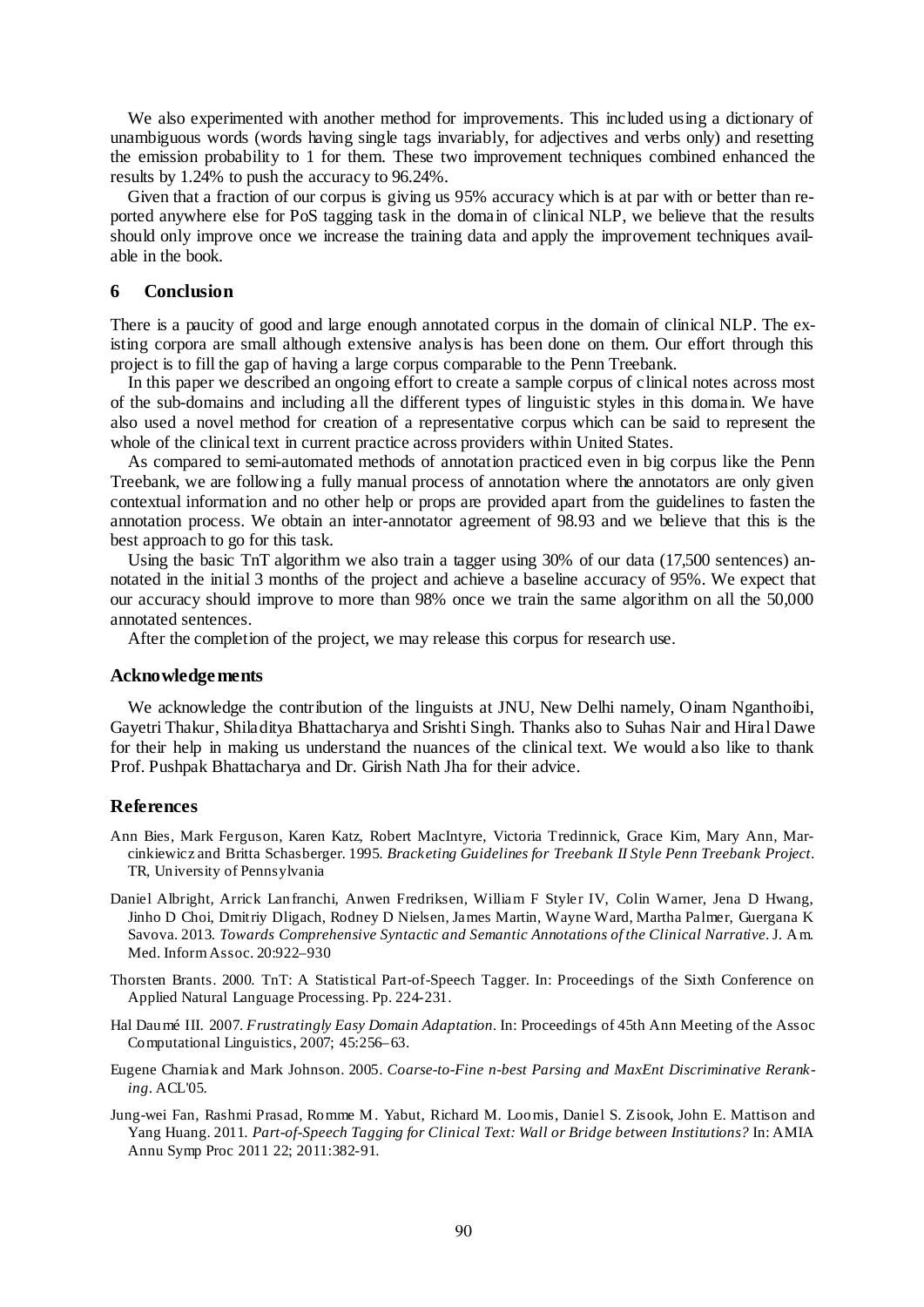- Jeffrey P Ferraro, Hal Daume III, Scott L Du Vall, Wendy W. Chapman, Henk Harkema and Peter J Haug. 2013. *Improving Performance of Natural Language Processing Part-of-Speech Tagging on Clinical Narratives through Domain Adaptation*. Journal of the American Medical Informatics Association. 2013; 20:931–939.
- Dan Klein and Christopher D. Manning. 2003. *Accurate Unlexicalized Parsing*. In: Proceedings of the 41st Meeting of the Association for Computational Linguistics, pp. 423-430.
- Mitchell P. Marcus, Beatrice Santorini and Mary Ann Marcinkiewicz. 1993. *Building a Large Annotated Corpus of English: The Penn Treebank*. Computational Linguistics 19: 313–330
- Serguei V. Pakhomov, Anni Coden and Christopher G. Chute. 2006. *Developing a Corpus of Clinical Notes Manually Annotated for Part of Speech*. International Journal of Medical Informatics. 75(6):418-429
- Beatrice Santorini. 1990. *Part-of-Speech Tagging Guidelines for the Penn Treebank Project*. Technical report MS-CIS-90-47, Department of Computer and Information Science, University of Pennsylvania.
- Lui Shen, Giorgio Satta and Arvind Joshi, 2007. *Guided Learning for Bidirectional Sequence Classification*. In: ACL 2007.
- Anders Søgaard. 2010. *Simple Semi-Supervised Training of Part-of-Speech Taggers*. In: Proceedings of the ACL 2010 Conference Short Papers. 205–208
- Drahomira J. Spoustova, Jan Hajic, Jan Raab and Miroslav Spousta. 2009. *Semi-Supervised Training for the Averaged Perceptron POS Tagger*. In: Proceedings of the 12th Conference of the European Chapter of the ACL (EACL 2009). 763–771
- Yuka Tateisi and Jun'ichi Tsujii. 2004. *Part-of-Speech Annotation of Biology Research Abstracts*. In: the Proceedings of 4th International Conference on Language Resource and Evaluation (LREC2004). IV. Lisbon, Portugal, pp. 1267-1270
- Kristina Toutanova, Dan Klein, Christopher D. Manning and Yoram Singer. 2003. *Feature-rich Part-of-Speech Tag-ging with a Cyclic Dependency Network*. In: NAACL 73. 252–259
- Colin Warner, Arrick Lanfranchi, Tim O'Gorman, Amanda Howard, Kevin Gould and Michael Regan. 2012. *Bracketing Biomedical Text: An Addendum to Penn Treebank II Guidelines*. http://clear.colorado.edu/compsem/documents/treebank\_guidelines.pdf (accessed 11 May, 2014)

## **Appendix A: Summary of the Medical Sub-Domains Included in the Sample Corpus of Clinical Notes**

| <b>Domains</b>                   | Co        | Sub-<br>Special- | Doctor<br>Count | Top Level Do-<br>mains | <b>Note</b><br>Count | Sub-<br>Special- | Doctor<br>Count |
|----------------------------------|-----------|------------------|-----------------|------------------------|----------------------|------------------|-----------------|
|                                  | unt       | ties             |                 |                        |                      | ties             |                 |
| Family Medicine                  | 125<br>15 | 9                | 58              | Pathology              | 4901                 | 1                | 6               |
| Vascular and Thoracic<br>Surgery | 244<br>7  | $\overline{7}$   | 11              | Obstetrics             | 3771                 | $\mathbf{1}$     | $\overline{7}$  |
| IM_Cardiology                    | 115<br>55 | 6                | 40              | IM_After Hours<br>Care | 3072                 | $\mathbf{1}$     | 5               |
| IM_Pulmonology                   | 656<br>3  | 6                | 21              | Urology                | 2976                 | $\mathbf{1}$     | 13              |
| <b>Emergency Medicine</b>        | 127<br>42 | 5                | 28              | IM_Neurology           | 2796                 | $\mathbf{1}$     | 12              |
| Oncology                         | 832<br>5  | $\overline{4}$   | 11              | IM_Hematology          | 1475                 | 1                | 1               |
| IM_Nephrology                    | 568<br>4  | $\overline{4}$   | 24              | IM General<br>Medicine | 1457                 | $\mathbf{1}$     | $\mathbf{Q}$    |
| Unclassified                     | 194       | $\overline{4}$   | $\overline{4}$  | IM_Pediatrics          | 1326                 | $\mathbf{1}$     | 13              |
| IM Infectious Diseases           | 376       | $\overline{4}$   | 11              | Anesthesiology         | 1211                 | 1                | $\mathbf{1}$    |
| Hospitalist                      | 177<br>67 | $\mathcal{E}$    | 12              | IM_Oncology            | 1138                 | 1                | $\overline{4}$  |
| IM Internal Medicine<br>General  | 157<br>51 | $\mathcal{E}$    | 56              | Psychiatry             | 827                  | $\mathbf{1}$     | 5               |